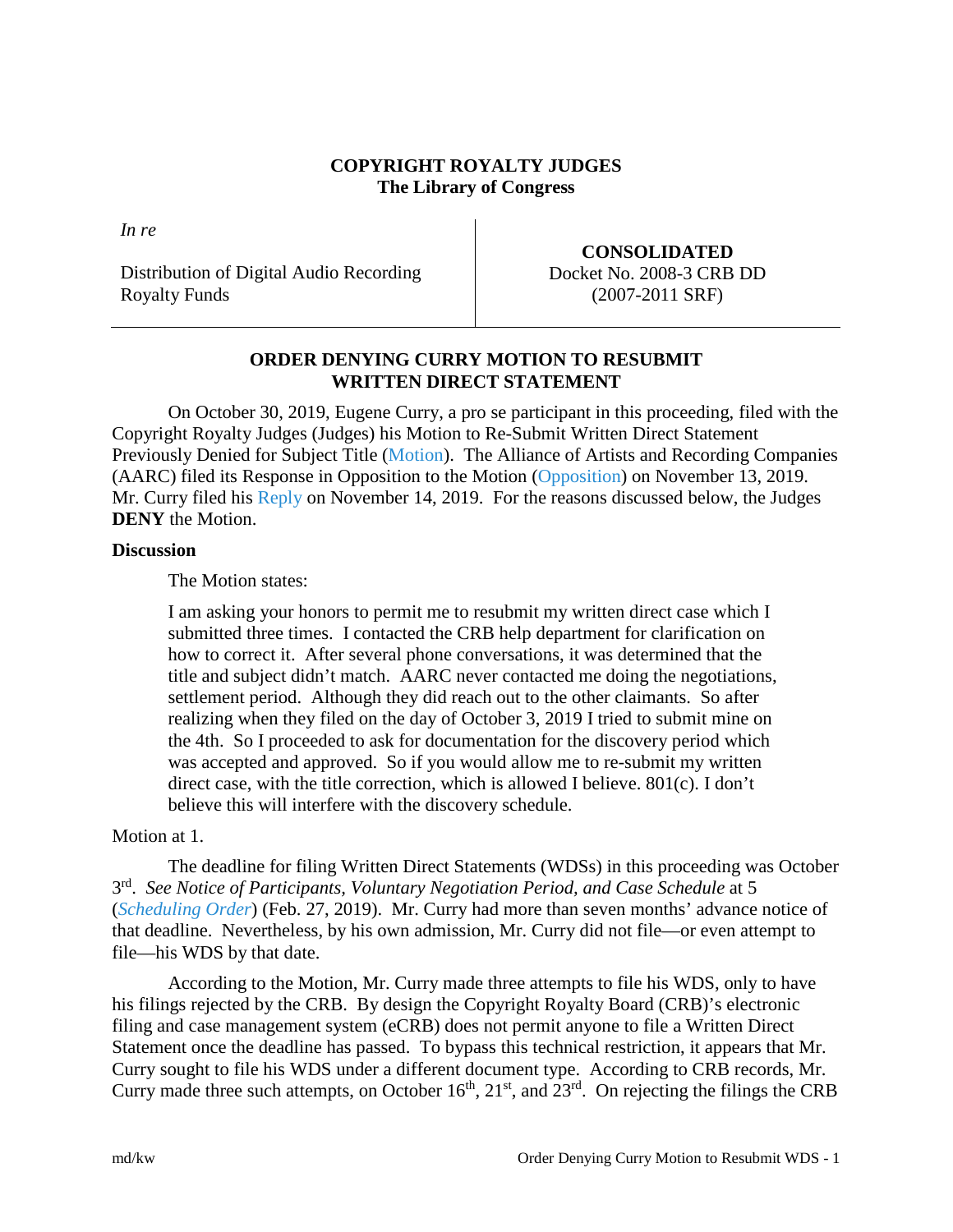informed Mr. Curry of the mismatch between the document type he selected and the document he was attempting to file, and of the fact that the deadline for filing a WDS had passed.

After the third attempt, the CRB emailed Mr. Curry to advise him that a late WDS could only be filed pursuant to an order of the Judges granting permission to do so, and that a request for permission must be made in the form of a motion. The Motion ensued.<sup>[1](#page-1-0)</sup>

The Judges' procedural rules do not speak directly to the permissibility of filing a WDS after the deadline. In his Reply, Mr. Curry argues that "[u]nder 37 CFR § 351.4(c) a participant may amend or submit a new written statement during or after the discovery period." This is an overly-broad interpretation of the provision. Section 351.4(c) states

A participant in a proceeding may amend a written direct statement based on new information received during the discovery process, within 15 days after the end of the discovery period. An amended written direct statement must explain how it differs from the written direct statement it will amend and must demonstrate that the amendment is based on new information received during the discovery process. The participant amending its written direct statement may file either the amended portions of the written direct statement or submit complete new copies at its option.

37 C.F.R. § 351.4(c). The requirement that the amended WDS "must explain how it differs from the written direct statement it will amend" confirms that the purpose of the provision is to allow amendment of an already-filed WDS, not the filing of a late WDS.

Section  $303.7(b)^2$  $303.7(b)^2$  addresses extensions of time more generally, but requires a motion for an extension to be filed *before* the deadline has expired. While 17 U.S.C. § 801(c) grants the Judges authority to make "any necessary procedural or evidentiary rulings in any proceeding" including the ruling sought in the Motion—the Judges will not exercise that authority without, at a minimum, (1) a showing by the moving party that it has met the requirements set forth in section 303.7(b) for seeking an extension of time (including "[t]he reason or reasons why there is good cause for the delay" and "[t]he justification for the amount of additional time being sought,") and (2) an explanation why there is good cause for the moving party's failure to request an extension in advance of the deadline. 37 C.F.R. § 303.7(b)(4) and (5). Moreover, given that other parties may have taken action in reliance on the fact that the moving party has not filed by the deadline, the Judges must take into account any prejudice to those other parties. *See, e.g., [Order Granting Leave to File Late Response](https://app.crb.gov/case/viewDocument/15246)*, Docket No. 2012-6 CRB CD 2004-2009 (Phase II), at 3 (Dec. 19, 2013).

The Motion does not state a reason for Mr. Curry's failure to file his WDS by the deadline the Judges imposed in the *Scheduling Order*. The Judges do not regard the allegation that AARC failed to contact Mr. Curry during the negotiation period, even if true, to constitute an explanation for not meeting the deadline. Nor does the Motion attempt to justify the fact that it was filed more than three weeks *after* the filing deadline for WDSs. In addition, the Motion does not address whether AARC would be prejudiced if the Judges were to accept a late WDS

<span id="page-1-0"></span><sup>&</sup>lt;sup>1</sup> Mr. Curry attempted to file a document on October  $24<sup>th</sup>$  captioned "Motion to Accept Response to AARC Written Direct Statement," that was not a motion, but another copy of Mr. Curry's WDS. The CRB rejected it.

<span id="page-1-1"></span> $2$  Formerly section 350.7(b).